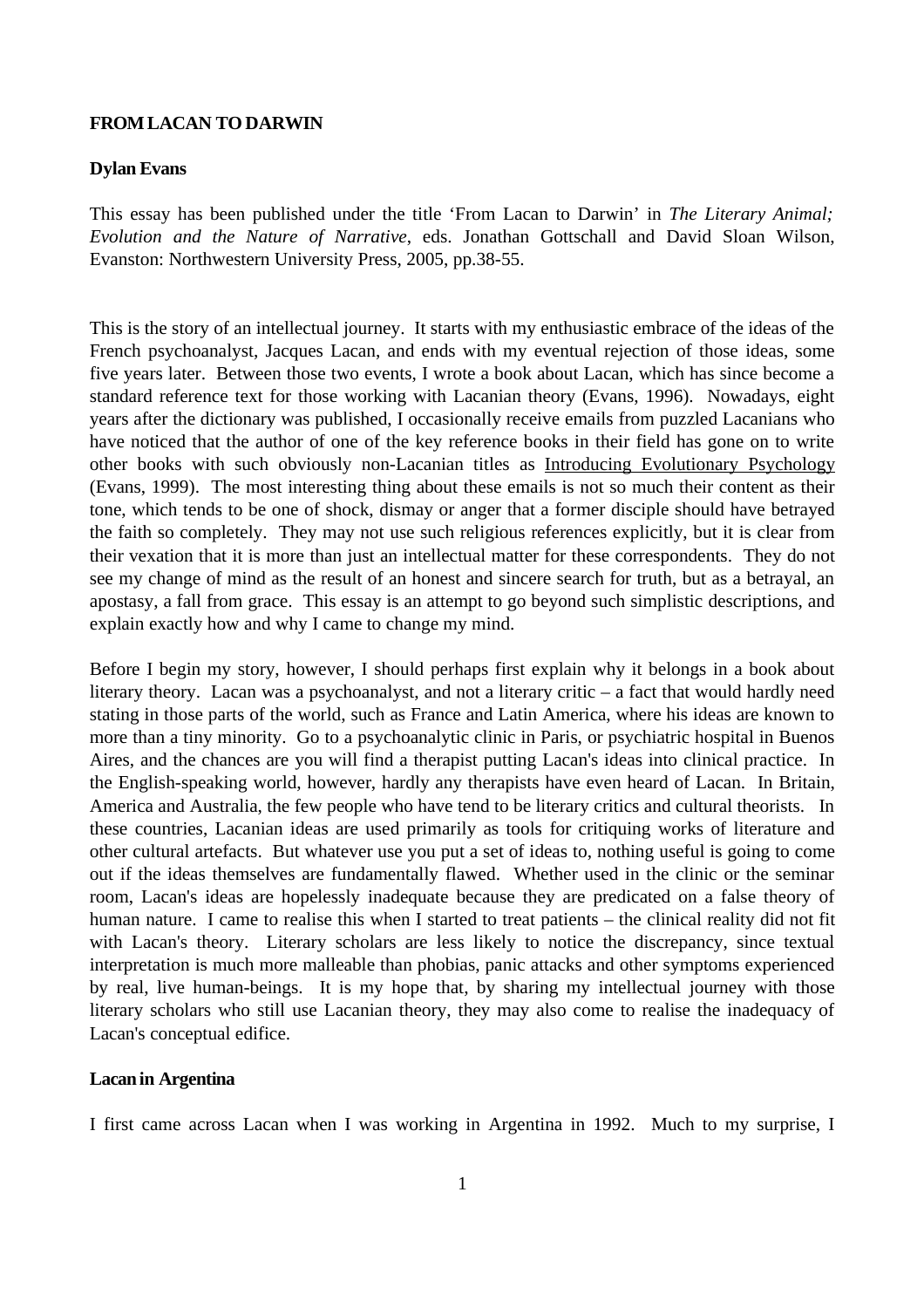discovered that psychoanalysis was a major cultural force there. In fact, there are more psychoanalysts per capita in Buenos Aires than anywhere else in the world, even New York. The prestige and authority attached to psychoanalysis in Buenos Aires came as quite a shock to me, coming as I did from a cultural milieu in which Freud was almost completely absent, and held in low regard. For I had recently graduated from a British University, where I had studied linguistics within a thoroughly Chomskian framework. In Britain, you can graduate in a cognitive science like linguistics or psychology without ever reading anything by Freud. In Argentina, over seventy per cent of a typical psychology degree was given over to psychoanalysis. And much of that was specifically Lacanian.

The different value attached to psychoanalysis in Argentina made me call into question the received view in Britain. Why had I simply gone along with the dismissive attitude to Freud present in my own country, rather than judging it for myself? Who was to say that the received view in Britain was superior to the received view in Argentina? I began to suspect myself of being rather ethnocentric in my views about knowledge.

Curious to know more, I teamed up with some Argentinian psychoanalysts who used to meet on a weekly basis to study the works of Lacan. As Lacan drew heavily on both Freud and linguistics, it seemed like a mutually beneficial exchange; they could help me get to grips with Freud, and I could help them get to grips with linguistics. I soon discovered, however, that the sort of linguistics that interested Lacan was very different from the sort that I had studied at university. Lacan hardly ever mentioned Chomsky's work, and when he did, he didn't seem to think much of it. The linguist to whom Lacan referred most often was Ferdinand de Saussure, whom I had studied in literary theory rather than linguistics proper. So I couldn't contribute much to the weekly meetings after all. But that didn't matter, for by the time I realised this I was already hooked.

Lacan's seminars were an intellectual feast. The range of cultural references was breathtaking and beguiling. One moment Lacan might be dissecting the Sophoclean tragedies with minute attention to detail; the next, he could be offering a satirical reductio of Kant's moral philosophy, before diving into a clinical vignette and finishing off with a discussion of a statue by Bernini. And all without the slightest concession to the beginner! Here was a renaissance man in command of a vast intellectual landscape, an intellectual of the kind one finds only in France! And he didn't condescend to his audience; he expected his listeners to be as familiar with all these diverse cultural references as he seemed to be. One felt priveleged to sit at the feet of such a teacher and listen.

The problem was, of course, that I wasn't familiar with more than a few of these references. Nor were the other members of my study group. So we spent a lot of our time getting to grips with the original sources on which Lacan drew. There were so many that we always felt we were missing something. Lacan's real message was always just out of our reach. Near enough to make us think we could probably understand it if we just did a bit more studying; but somehow, no matter how much studying we did, his message always seemed to recede, like the end of a rainbow. It was this, of course, that made his seminars so intoxicating, so addictive.

That's when I started to keep notes for myself about the terms of art that Lacan used most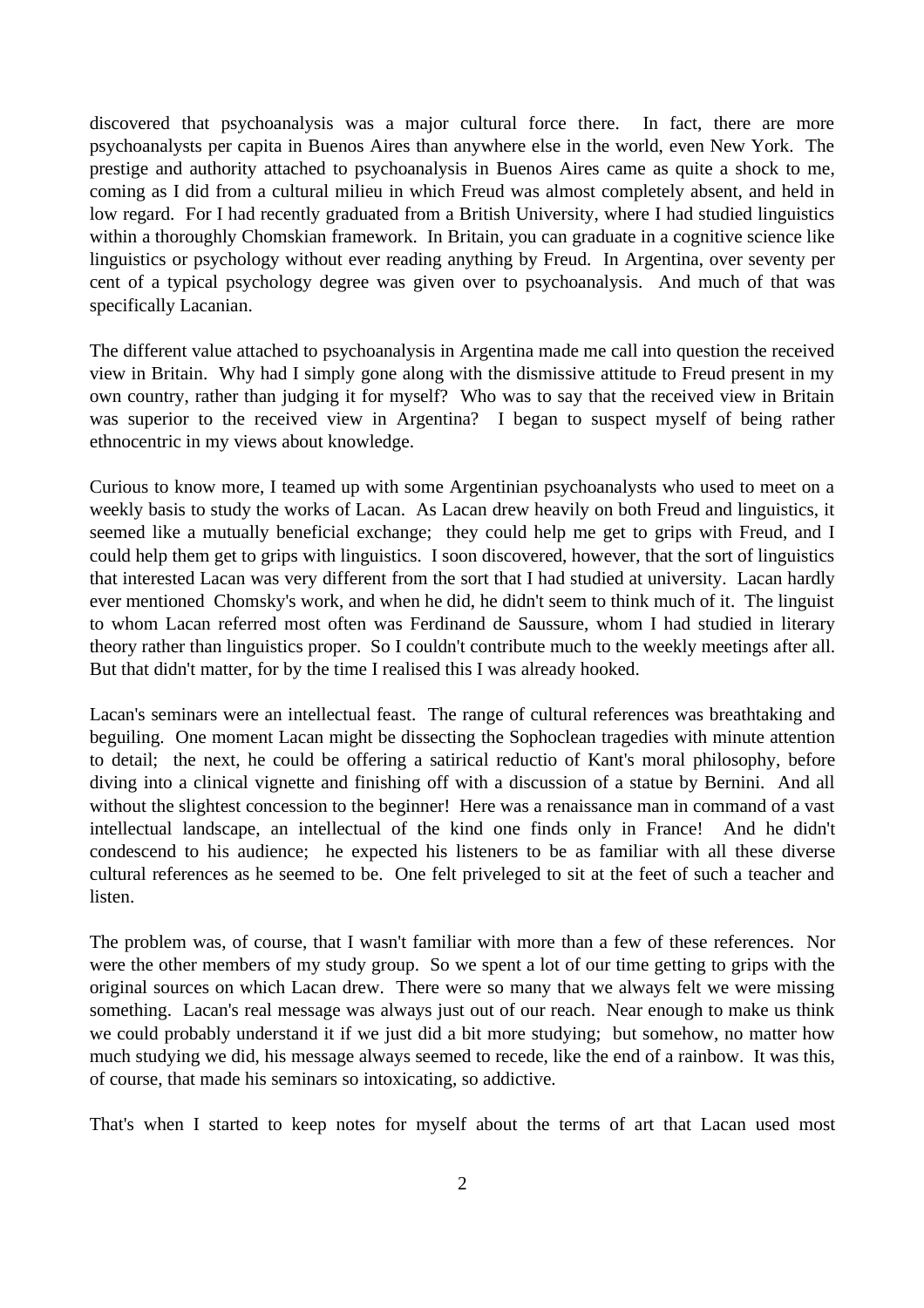frequently in his seminars and writings. It began as a database of citations that I kept on my laptop, and gradually expanded as I added glosses and cross-references. In this way, I built up an increasingly detailed map of Lacanian terms and concepts, a document that was simultaneously a record of my own path of discovery. For those who are unfamiliar with Lacan's work, it might be helpful at this point to highlight some of the principal landmarks I observed in this exotic terrain. Readers who are already well-versed in Lacanian theory may wish to skip the next few paragraphs.

- *The mirror stage*: Lacan was much taken with an observation by the French psychologist, Henri Wallon, of the different ways that human infants and young chimpanzees react to seeing their reflection in a mirror. According to Wallon, young children are fascinated by their reflections, whereas chimpanzees quickly lose interest. For Lacan, this difference revealed a fundamental human tendency to be mesmerised by visual images, to live in the world of 'the imaginary'. There are interesting parallels between this idea and Marx's concepts of alienation and ideology, Durkheim's anomie, and even Satre's 'bad faith'.
- The symbolic order: The only way for people to escape the illusions of the imaginary is to uncover the linguistic symbols that shape those illusions. Just as Marx thought that ideology was a product of, and a cover for, economic forces, so Lacan saw the imaginary world as a product of and a cover for linguistic forces. *It was not the stream of pictures passing across the mind's eye that determined human behaviour, but the unconscious web of words and phrases that lay beneath the images.*
- Psychoanalytic treatment was, therefore, principally about speech. Lacan denounced the way that his contemporaries in the psychoanalytic movement had come to neglect the role of speech in psychoanalytic treatment, and argued that the treatment should revolve around the linguistic analysis of the patient's utterances. Hence the emphasis Lacan placed on linguistics.
- The subject-supposed-to-know: Lacan did not believe that psychoanalysts should think of *themselves* as experts, able reveal the hidden meaning of the patient's speech, but he did believe that the *patient* should think of the analyst that way. The analyst, in other words, did not really possess a secret knowledge, but was merely 'supposed' by the patient to posses this knowledge. In the course of the treatment, the patient would come to 'de-suppose' the analyst of this knowledge – that is, to lose his faith in the analyst. That, in fact, was the whole point of psychoanalytic treatment. Why, then, did the analyst collude in the original gullibility of the patient, rather than simply telling the patient up front that there was no secret knowledge to be had? Because it was only by learning the hard way, so to speak, that the patient could experience the painful process of dissillusionment, and thereby realise that *nobody* held the key to his life except him.

There were many other curious and intriguing terms in Lacan's baroque conceptual edifice, and as I read more of his work my database of citations and glosses mushroomed into a substantial document. After a year of this rather ad-hoc process, it dawned on me that I had the makings of a publishable reference work, and that is what it eventually turned into (Evans, 1996).

### **Lacan in England**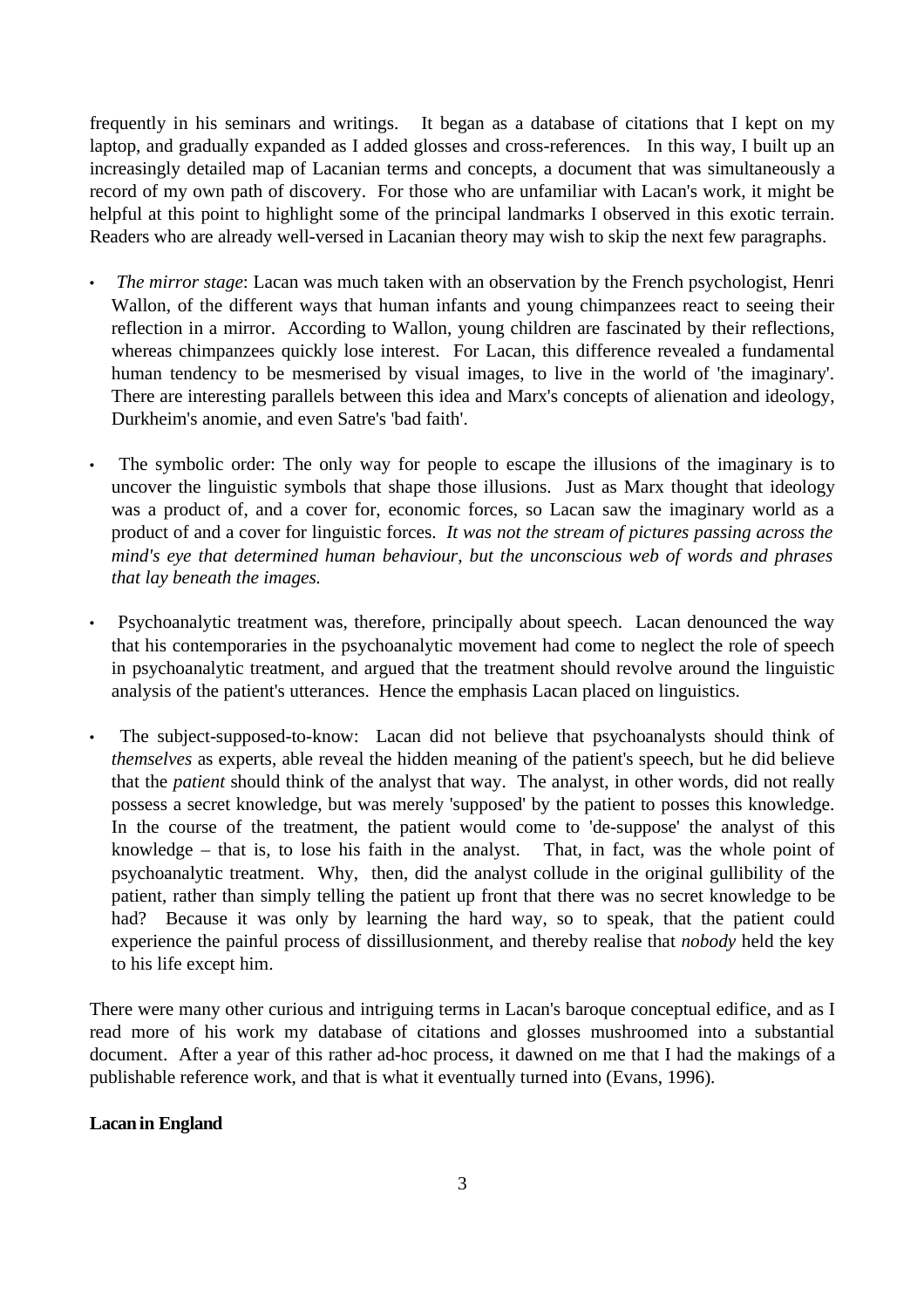My employment in Argentina came to an end in December 1993, and the following month I returned to Britain, where I set about contacting the few Lacanian groups that existed in my native country. The situation was very different to that in Argentina. In contrast to the plethora of paths to becoming a Lacanian analyst in Buenos Aires, there was only one recognised Lacanian training organisation in Britain, the Centre for Freudian Analysis and Research (CFAR). In Argentina, training to be a Lacanian analyst was considered to be a rather different, and much less formal process, than training to be a traditional Freudian or Jungian analyst, but CFAR had implemented a more conventional sort of training regime in order to make themselves more acceptable to the various bodies that regulated psychotherapy in Britain. I had already been seeing a Lacanian analyst in Argentina for more than a year by the time I returned to Britain, taken a diploma in psychoanalysis at the University of Buenos Aires, and participated in numerous seminars, but CFAR insisted that I start their training course from the beginning, and so I did.

Over the following two years, I busied myself with my training in CFAR, and continued my own analysis, this time with a French psychoanalyst based in Paris. Every month I would travel to Paris and pack six or seven sessions into two or three days. At the same time, I also studied for a Master's degree in Psychoanalytic Studies at the University of Kent at Canterbury, and continued work on my dictionary of Lacanian terminology. Everything, it seemed, was progressing smoothly, and it was surely only a matter of time before I took the next logical step and became a practising Lacanian psychoanalyst myself. And that is what I would do for the rest of my life.

Beneath the surface though, doubts were already beginning to brew. I can't remember exactly when I first began to seriously call into question the fundamental principles of the Lacanian worldview. There certainly was no blinding flash of insight, some awful moment when it suddenly dawned on me that I might be dedicating my life to a practice and a theory that were both deeply flawed. It was, rather, a gradual process, in which the inconsistencies in Lacanian theory and the dangers of Lacanian therapy became progressively more obvious to me as my grasp of both became more comprehensive.

As far as the theory was concerned, it was the process of writing the dictionary that was most responsible for my growing scepticism. As I became more familiar with Lacan's teachings, the internal contradictions and lack of external confirmation became ever more apparent. And as I tried to make sense of Lacan's bizarre rhetoric, it became clearer to me that the obfuscatory language did not hide a deeper meaning, but was in fact a direct manifestation of the confusion inherent in Lacan's own thought. But whereas most of Lacan's commentators preferred to ape the master's style, and perpetuate the obscurity, I wanted to dissipate the haze and expose whatever was underneath – even if it meant seeing that the emperor was naked. In the preface to my dictionary, I wrote that

This obscurity [of most Lacanian writing] has even been seen as a deliberate attempt to ensure that Lacanian discourse remains the exclusive property of a small intellectual elite, and to protect it from external criticism. If this is the case, then this dictionary is a move in the other direction, an attempt to open Lacanian discourse up to wider scrutiny and critical engagement.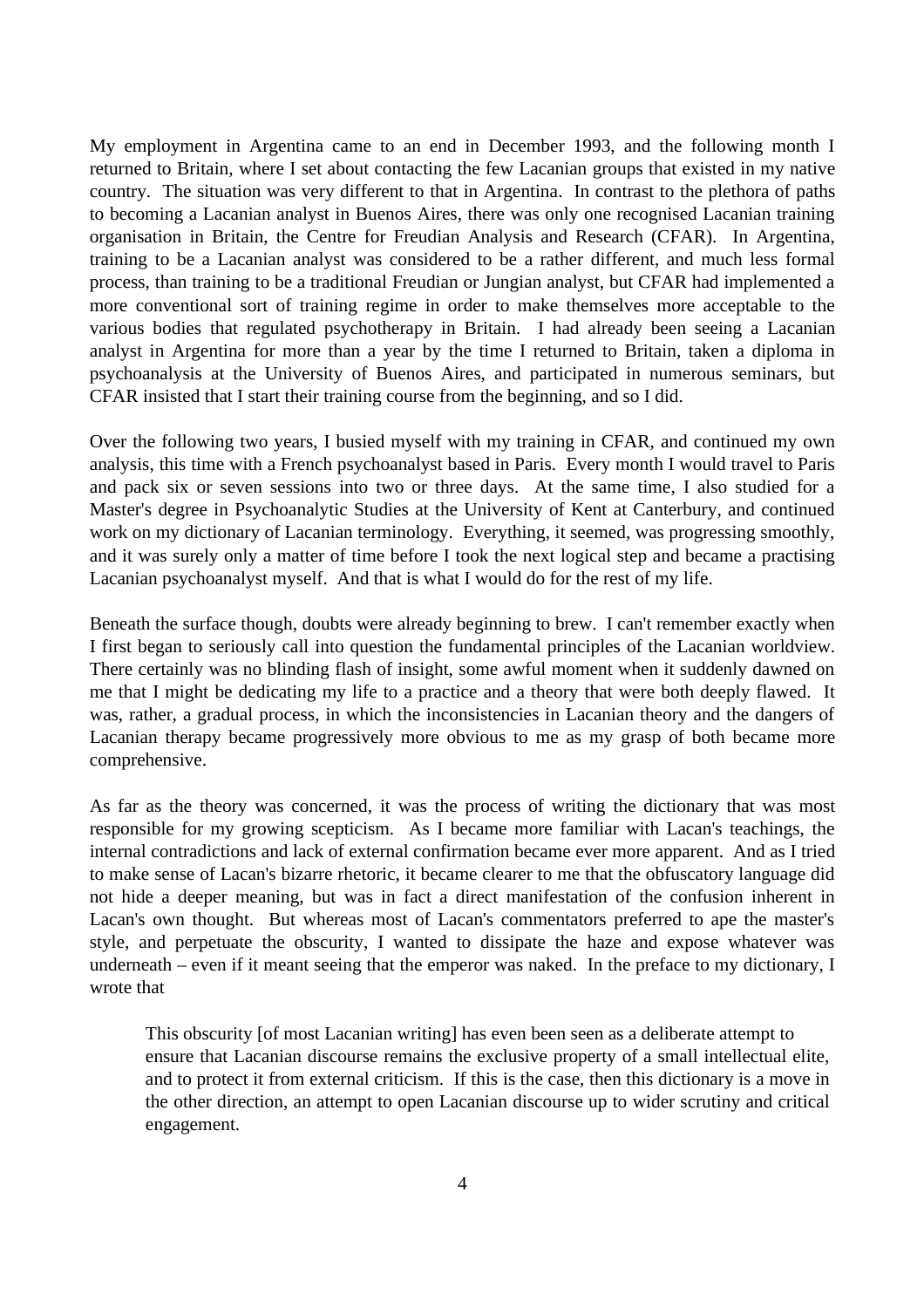Ironically, it was this attempt to open Lacanian theory up to criticism that played a major role in leading me to reject Lacanian theory myself.

At the same time as I was becoming increasingly sceptical about Lacanian theory, I was also growing more doubtful about the claims made on behalf of the practice of Lacanian analysis. My own analysis in Paris had proved very different from my analysis in Buenos Aires, and much less satisfactory. It seemed that the personality of the analyst played a far greater role in determining the way my analysis proceeded than the theory to which the analyst subscribed. The same lesson was also emerging from my own practice as a trainee analyst. For by 1996 I was seeing my own patients, both privately and in the psychiatric department of a state hospital in South London.

Eight years later, my work as a counsellor providing outpatient psychotherapy in the public healthcare sector in Britain remains a wonderful source of memories. There are things I learned about human nature then, locked away in a small consulting room, face to face with strangers who poured out their innermost secrets to me, that I don't think I could have learned in any other way. It was a humbling, profound, and sometimes harrowing experience. There were times, I think, when I did actually help people. There were other times, I know, when my impact was at best neutral and possibly even harmful. But as I struggled with the dilemmas that so many other therapists have struggled with, one thing did become abundantly clear to me. Whenever I did succeed in helping someone, it was always because I had put my Lacanian theory to one side for the moment, and simply responded out of intuition, empathy, or common sense. Conversely, whenever I did what was I supposed to do according to my Lacanian training, it rarely helped. In fact, it often left people confused and upset.

When I chatted with my colleagues at lunch and at the weekly group supervision sessions, I was confronted by a welter of different approaches to psychotherapy, each with their own terminology and clinical techniques. Everyone was convinced that their particular approach was best, and yet their seemed no difference in the recovery rates of our patients. We spoke in different languages, without even a common yardstick by which our different perspectives could be judged. Psychotherapy and psychoanalysis were clearly in dire straits. Eventually, I realised I could not continue to practise psychoanalysis or psychotherapy of any kind. I believed then, and still believe today, that it is not ethical for a therapist of any stripe to treat patients with a method that he or she harbours grave doubts about. For this and various other reasons I gradually withdrew from all clinical work, and decided to resolve my doubts one way or the other from within the more impartial domain of academic research. I would do a PhD.

### **Lacan in the USA**

I applied to various universities, some in Britain and others in the USA. Psychology departments were out of the question, of course. There was no interest in Lacan in any of the decent psychology departments in Britain or the USA. While researching the various other options, I noticed that a prominent Lacanian scholar had a position in a department of comparative literature at the State University of New York at Buffalo. This struck me as a rather odd place for a Lacanian scholar to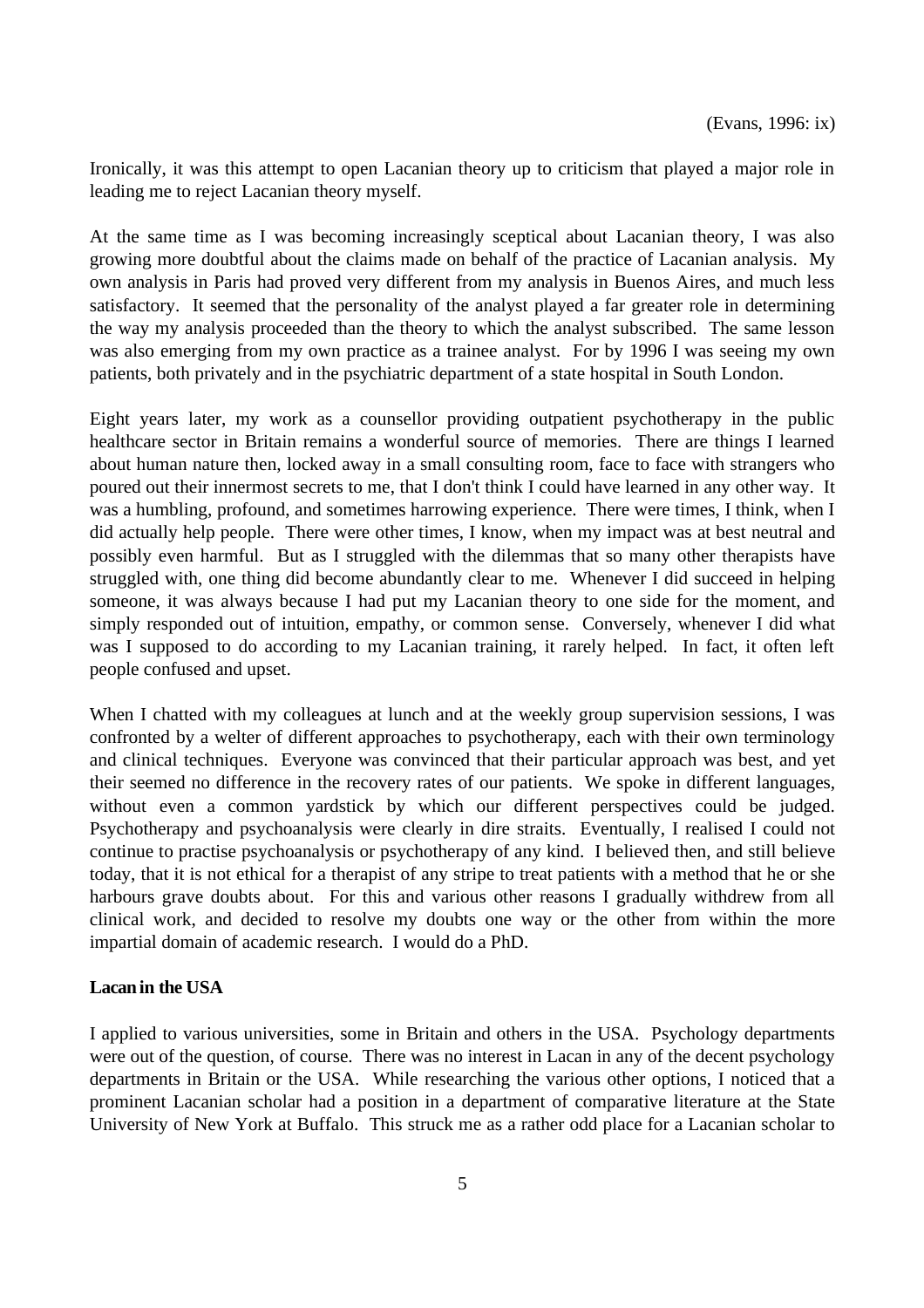situate herself, but I put this down to necessity. Surely, I imagined, she had been forced into such an ignominious position by the prejudice against psychoanalysis which reigned in Anglo-American psychology departments. While the enlightened psychologists in Argentina were only to happy to let Lacanians into their departments, their blinkered counterparts in Britain and the USA would have none of this. As a result, the misunderstood Lacanians in these countries were forced to take refuge in the only departments that were broad-minded enough to have them; departments of literature and cultural studies. So I resolved to go to Buffalo.

I wasn't really interested in literature or literary theory, but I didn't think that really mattered. The important thing was to work with a supervisor who was familiar with, and sympathetic to, Lacan's work. Besides, a lot of the research conducted by graduate students and faculty members in the department of comparative literature at Buffalo looked more like philosophy than literary criticism. True, it was continental philosophy rather than analytic philosophy, but it was still philosophy. And that is essentially what I wanted to do. I wanted to conduct an in-depth and rigorous philosophical analysis of Lacan's work, to see if I could resolve my nagging doubts about the apparent inconsistencies and fallacies I was increasingly discovering in it.

I soon discovered that such an approach did not fit in well with the academic atmosphere in Buffalo. Neither the graduate students there, nor my supervisor, seemed particularly concerned to enquire whether Lacan's views were consistent or correct. To them, that was a vulgar question, demonstrating a naive misunderstanding of the Lacanian ouevre. To them, it was as ridiculous to worry about the factual accuracy of Lacan's work as it was to worry about the factual accuracy of a poem, or a symphony. The value of Lacan's work lay not in any ability to describe the facts, but in its power to produce novel ways of interpreting literary texts. For scholars steeped in literary theory, this was I suppose a natural response, but to me it seemed clearly at odds with the whole thrust of Lacan's life and work. For Lacan was not a literary critic, but a practising psychoanalyst. Despite the huge amount of time that Lacan spent discussing literary texts in his seminars and writings, he never made a single attempt at literary criticism. Lacan was not the slightest bit interested in literature for its own sake. Every time that Lacan discusses a work of literature, or a piece of art, he does it for one reason, and one reason only; to illustrate a psychoanalytic concept so that other psychoanalsysts can understand that concept better and use it in their clinical practice.

To the Lacanians in Buenos Aires and Paris, that was abundantly clear. They were as horrified as Lacan himself was by the way that psychoanalsysis had been perverted, as they saw it, by literary critics and cultural theorists in Britain and the USA. Lacan railed against what he saw as the `hermeneuticization' of psychoanalysis, arguing that psychoanalysis was not a general hermeneutics that could be `applied' to any area of enquiry, but the theory of a specific domain, namely, the process of psychoanalytic treatment. Lacan could not have cared less about deepening his students' understanding of art and literature; all he cared about was deepening their understanding of psychoanalysis. And psychoanalysis was first and foremost a method for treating patients, and secondly a theory of how that method worked.

Yet most of the Lacanians in Buffalo had no understanding, nor any peresonal experience, of that method. They read Lacan entirely within the context of literary criticism, and rarely, if ever, thought about its clinical foundation. No wonder they were so unconcerned about the consistency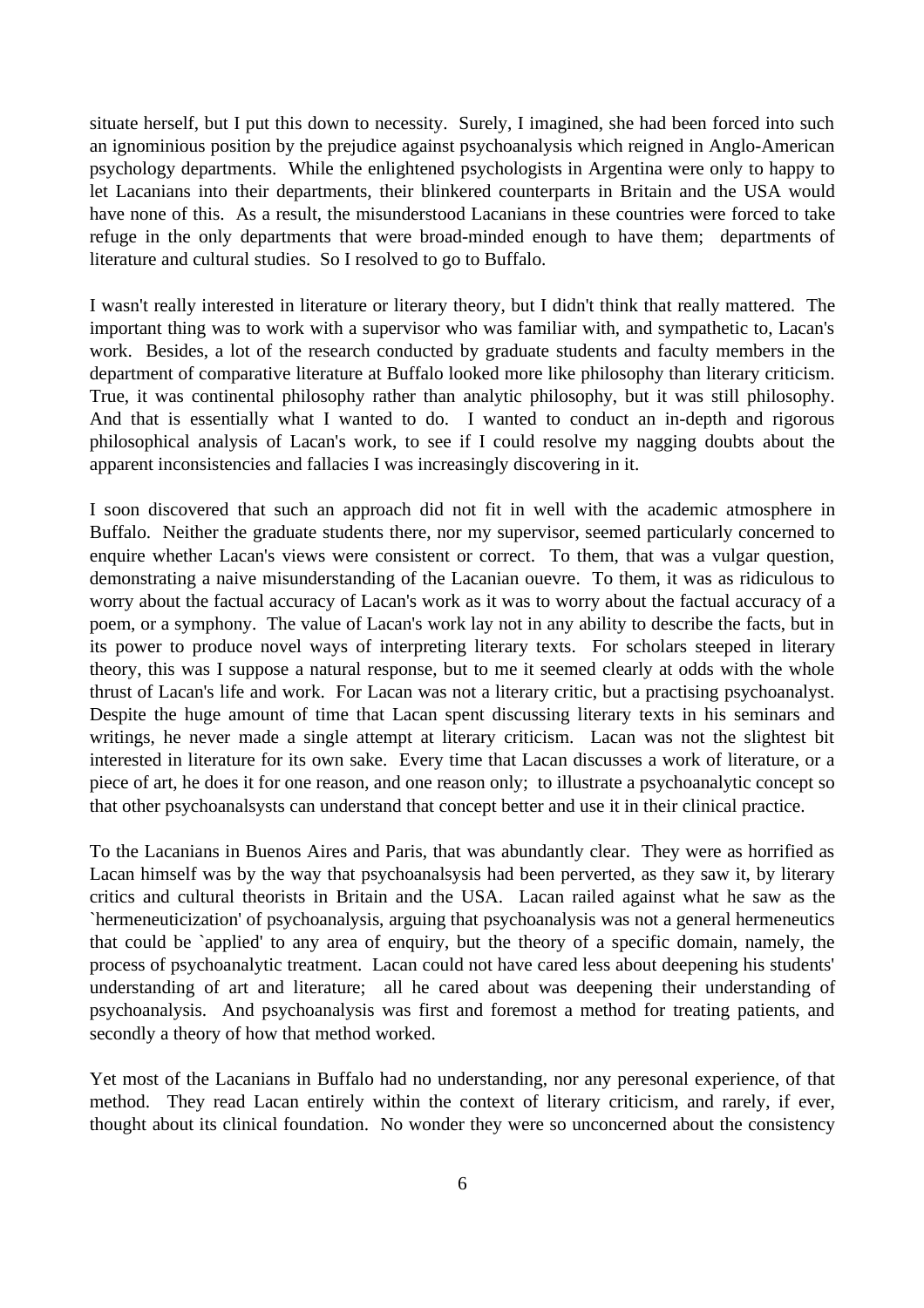or accuracy of Lacan's ideas. They had completely misunderstood the whole of Lacan's project.

# **Truth and evidence**

I left Buffalo in disgust and decided to continue my doctoral research elsewhere. I returned to the UK in 1997 to take up a place in the philosophy department at the London School of Economics, a college of the University of London. The atmosphere there could not have been more different from that in Buffalo. The department of philosophy had been founded by Karl Popper, one of the giants of analytic philosophy, and his influence was clearly visible. The qualities admired in writing here were clarity and concision, not empty rhetorical flourishes and baroque digressions. And above all, people demanded evidence. No matter how obvious (or how weird) your opinions seemed to be, they were worth nothing unless you could back them up.

That's when I began to realise, with growing alarm and shame, that I had never really asked myself what the evidence for psychoanalysis was! I had simply been carried along by the panache and stylistic flourishes of two great wordsmiths - Freud and Lacan - without pausing to ask the most important question of all: on what evidence did they base their far-reaching claims? And was that evidence sufficiently solid to support those claims?

With Freud, there was at least some debate to be had here, as was shown by the range of scholarly works dedicated to examining precisely this question. Philosophers of science had been debating the evidential status of case-histories versus statistical analysis in general, and the value of Freud's vignettes in particular, for decades. Psychoanalysts themselves had been less willing to subject the founding father of their discipline to such rigorous scrutiny, but some had at least made an effort. Their conclusions might be wrong, but they did acknowledge the question.

With Lacan, matters were altogether different. The question of evidence was not even raised by his followers. Everything the great master wrote was taken on trust, as if it were holy writ. Everything Lacan said was right, just because he said it. Debate in Lacanian seminars was purely a matter of exegesis - what did the master mean by such-and-such a phrase? Nobody ever took the next logical step and asked - was he right? That was simply assumed.

Why was Lacan supposed to immune from criticism? Was he supposed to have some kind of infallibility, like the pope? From where did this infallibility derive? Was it, in fact, merely a projection of his disciples, who put Lacan in the position of the subject-supposed-to-know, Lacan's term for the position of the analyst vis-a-vis the patient? In which case, did a succesful `cure' mean discovering that Lacan was a fraud, an impostor, who really had no more access to the truth than anyone else, and probably less?

It took some courage on my part to raise these questions with my Lacanian friends. The response was usually one of faint amusement; `what is truth?' they might reply with a condescending smile. `Surely you don't believe in facts?' It began to dawn on me that, despite all his talk about truth, Lacan didn't really care about it, and nor did his followers. They based their beliefs on their wishes, rather than on proper evidence. I was apalled, disgusted by this abnegation of curiosity, by this waste of human intelligence, by this shameless embrace of illusion for illusion's sake. So I began to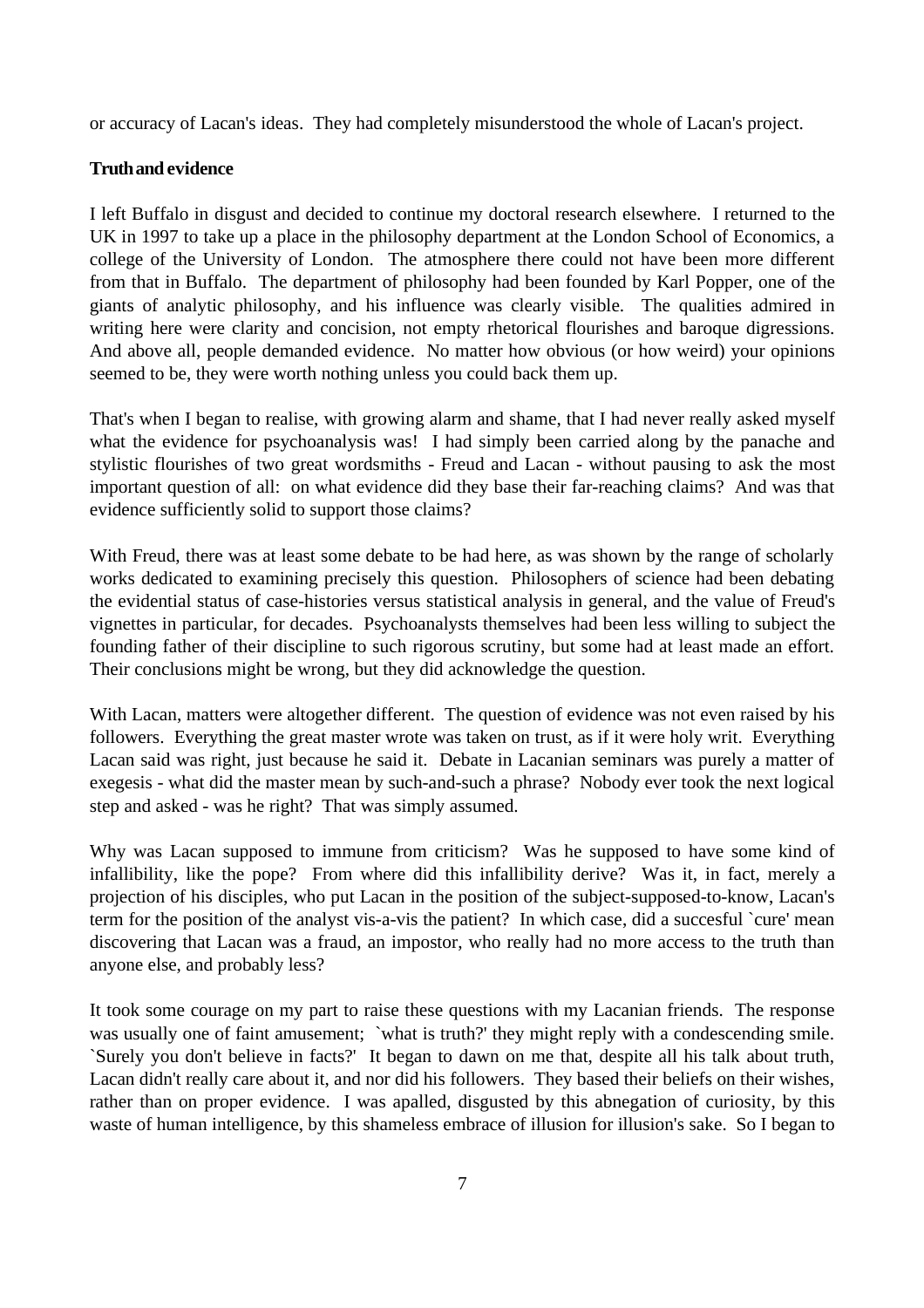look around for some better way to go about understanding the mind.

Although I had no idea of this when I first enrolled as a PhD student at the London School of Economics, my new place of study had become a breeding ground for a school of thought that many Lacanians would probably see as diametrically opposed to their own. Evolutionary psychology, as it called itself, was by no means universally accepted at the LSE, but its influence was clearly visible, above all in a series of influential public lectures known as the 'Darwin Seminars'. These monthly events, at which academics, writers and journalists crowded excitedly into packed lecture theatres to hear internationally-renowned speakers such as Daniel Dennett and Steven Pinker speak about Darwinian theory, were marked by an intellectual frisson the likes of which I had never witnessed before. They were organised by a remarkable woman called Helena Cronin, who was likened by more than one newspaper to the Parisian ladies whose salons were attended by the great philosophes of the Enlightenment.

The Darwin Seminars gave me just what I was looking for – a new way of looking at the human mind, something completely different to the Lacanian quagmire in which I had been bogged down for the previous five years. This changed my intellectual predicament, from one in which I had a theory that I knew to be deeply flawed but nothing to replace it with, to one in which I had a choice between two competing theories. So I set about comparing the theories with one another, and seeing how each squared up to the evidence.

This is where I want to turn from autobiographical narrative to intellectual discussion. It's not that my intellectual journey became easier at this point, or less interesting. Far from it; I had a terrible time shedding my Lacanian skin, many agonising moments when I wondered if my doubts about psychoanalysis were motivated by some repressed wish or other, or whether this was not just some kind of 'negative therapeutic reaction' or resistance against the process of analysis. But since it was, in the end, the intellectual arguments and empirical evidence, and not any repressed wishes, that finally convinced me to jetison Lacan completely and become an evolutionary psychologist, it is to the arguments and evidence that I must now turn.

Although it is true, as I have already noted, that many Lacanians would see evolutionary psychology as diametrically opposed to their own worldview, there are in fact some surprising links between the two. For Lacan was one of the first psychoanalysts to discuss concepts from ethology and cognitive science, the two sciences that would later form the basis of evolutionary psychology. Yes, he was also profoundly critical of these new disciplines, and eventually rejected them both in favour of a return to a more traditional Freudian vision, but there were times when he was more sympathetic to them. The reasons for Lacan's change of direction go to the heart of a debate that is still pertinent today – do the new biological and computational theories of mind possess the conceptual resources to deal adequately with emotion and subjectivity, or do these topics require a psychoanalytic understanding? This was the debate into which my encounter with evolutionary psychology plunged me.

# **Lacan and ethology**

Let's take ethology first. With hindsight, some of Lacan's remarks about ethology can seem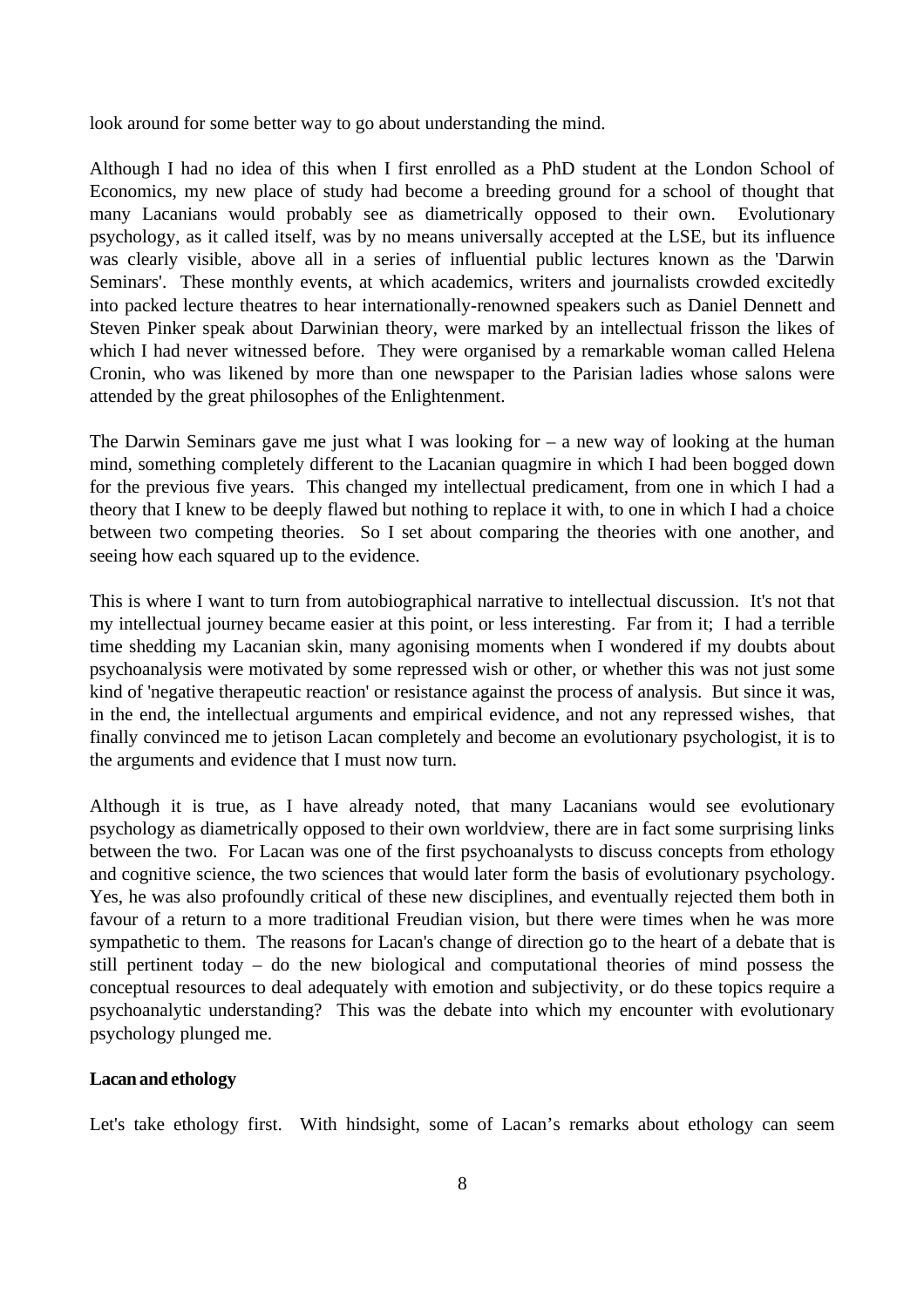uncannily prophetic. At the time when Lacan began to develop his concept of the mirror stage, in the mid-1930s, the scientific study of animal behaviour was only just beginning. The work of Konrad Lorenz, the founding father of ethology, was already beginning to attract the attention of many zoologists, but it was completely ignored by psychologists, who still clung to the idea of an 'unbridgeable gap' between humans and animals. Later on, after the Second World War, psychologists would turn increasingly to ethology as they developed a more biologically-oriented science of behaviour, and John Bowlby would bring these developments to the world of psychoanalysis. But in 1936, Lacan was alone in anticipating this trend. It was in that year that he presented his paper on the 'mirror stage' to an astonised audience at the Fourteenth International Psychoanalytical Congress at Marienbad.

Lacan began by describing an experiment called the 'mirror test' which his friend, the French psychologist Henri Wallon, had performed in 1931. Wallon had compared the reactions of human infants and chimpanzees to seeing their reflection in a mirror. He found that at around the age of six months both humans and chimpanzees begin to recognise that the image in the mirror is their own. However, Wallon claimed there was an important difference between the subsequent reactions of the human infant and the chimpanzee. The human infant becomes fascinated with his reflection, and leans forward to examine it more closely, moving his limbs to explore the relation between image and reality. The chimp, on the other hand, quickly loses interest, and turns to look at other things.

Lacan used this observation as a springboard to develop an account of the development of human subjectivity that was inherently, though often implicitly, comparative in nature. Human subjectivity was only understandable by contrasting it with that of our nearest relative, the chimpanzee. Today, when evolutionary theory is increasingly being recognised as a powerful tool for understanding the human mind, such an approach would not attract much comment. Wallon's observation about the different ways that humans and chimpanzees react to recognising their own reflections has even become a commonplace in the literature. In the 1970s, much was made of an ingenious version of the mirror test that the American psychologist Gordon Gallup devised to test the self-awareness of chimpanzees (Gallup, 1970). But we should not let anachronism prevent us from recognising the far-sighted nature of Lacan's remarks in 1936. At a time when comparative psychology was still in its infancy, and when most psychologists regarded human-animal comparisons as irrelevant at best, Lacan's decision to invoke Wallon's experiment as the basis for a new psychoanalytic concept was extremely bold.

Interestingly, however, Lacan did not go on to become an enthusiastic proponent of 'ethologising' psychoanalysis, in the manner of John Bowlby. Rather than taking concept of the mirror stage into the uncharted territory of evolutionary psychology, as others were to do decades later, he tried to bring it into the fold of Freudianism. During the course of the next decades, Lacan's early remarks about the mirror stage as a phase of biological maturation became increasingly overlayed by less developmental interpretations. By the early 1950s, the mirror stage was no longer simply a moment in the life of the infant, but 'a permanent structure of subjectivity' (Evans, 1996: 115), an 'essential libidinal relationship with the body image' (Lacan, 1953b: 14).

These developments in Lacan's concept of the mirror stage are a microcosm of changes in his work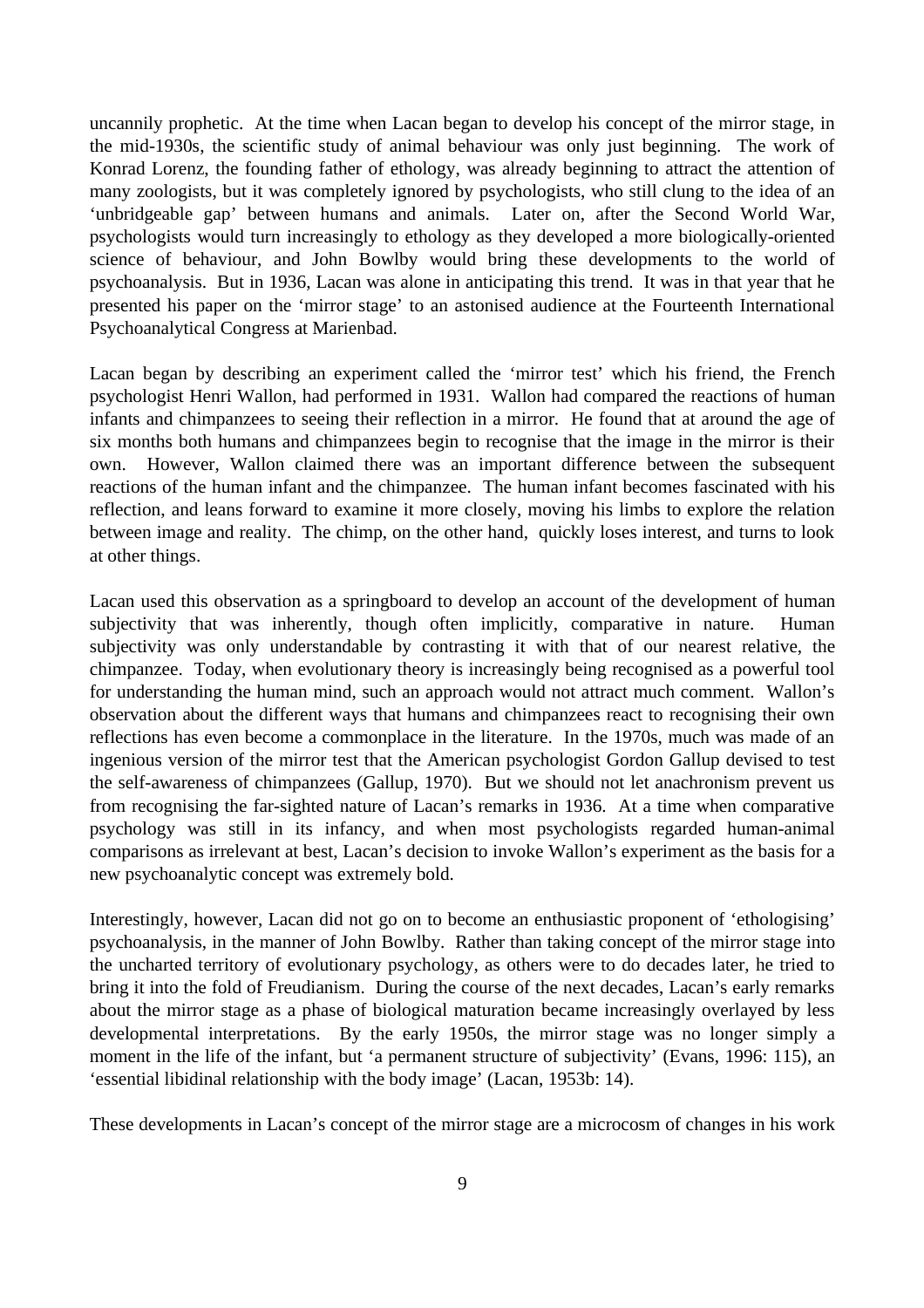as a whole. Other strands in his work show the same shift away from the empirical world of biology to the metaphysical world of 'structures'. While the early Lacan abounds in references to ethology, these get increasingly sparser as his work develops. In the 1949 version of the mirror stage paper Lacan cites experiments with pigeons and locusts to support his observations about the importance of the image (Lacan, 1949: 3). Five years later, he is still making the occasional reference to ethological concepts such as the 'innate releasing mechanism', and citing the names of Lorenz and Tinbergen (Lacan, 1953-54: 121). Soon after, however, Lacan begins to veer away from ethology. His much-vaunted 'return to Freud', announced in 1953, led Lacan to explore those aspects of Freud's work that did not fit so easily with modern biology. When he came to examine Freud's concept of the 'death instinct', for example, Lacan quickly realised the impossibility of giving it a biological meaning. But instead of concluding that the Freudian concept was therefore redundant, Lacan tried to rescue it by insisting that Freud had not meant it as a biological concept; the death instinct was 'not a question of biology', Lacan now claimed (Lacan, 1953a: 102). But Freud's writings were not so pliable; his theory of instincts was couched in an explicitly biological framework. Lacan was therefore forced to invoke tortuous paradoxes to rescue his non-biological interpretation of Freud; 'Freudian biology has nothing to do with biology', he claimed (Lacan, 1954-55: 75).

But what was this 'Freudian biology', if it had nothing to do with real biology? Lacan never said. He went on to re-work Freud's theory of instincts in a way increasingly removed from any contact with ethology or comparative psychology. He began to complain that Strachey had betrayed Freud by translating Trieb as 'instinct', claiming that this blurred Freud's distinction between the human Trieb and the animal Instinkt. The Freudian term was better rendered as 'drive', Lacan argued, to emphasise the contrast between the flexible, culturally-determined behaviour of humans and the rigid, biologically-determined behaviour of animals.

The idea of a radical separation between humans and animals, the orthodoxy which Lacan had so boldly questioned in his comments on the mirror stage in 1936, was now beginning to creep into Lacan's own work. By the mid-1950s Lacan was becoming increasingly influenced by the French anthropologist, Claude Lévi-Strauss, who argued that 'nature' and 'culture' were separated by a massive ontological chasm. This spurred Lacan to pursue his culturalist reading of Freud even further. Every biological term in Freud's work was reinterpreted as a metaphor for some cultural phenomenon. Freud's remarks on the phallus, Lacan claimed, had nothing to do with something so banal as a mere biological organ; they referred to a cultural symbol. Freud's false theory about the 'vaginal orgasm' could be rescued by arguing that it was not about biology but about psychological satisfaction (Lacan, 1972-73: 145).

This strategy was doomed, however. It appeared to save Freud's work from refutation by modern biology, but at the price of removing all empirical import. The biological Freud was wrong, but at least he advanced clear, testable claims. The cultural-linguistic Freud that Lacan invented, on the other hand, was completely untestable. He was not merely impervious to contradictory evidence in biology; he was impervious to any evidence at all. Lacan rescued Freud from a fatal encounter with modern biology by removing him from the world of science altogether.

That is not how Lacan saw it, of course. At the time Lacan began to reinterpret Freud as a cultural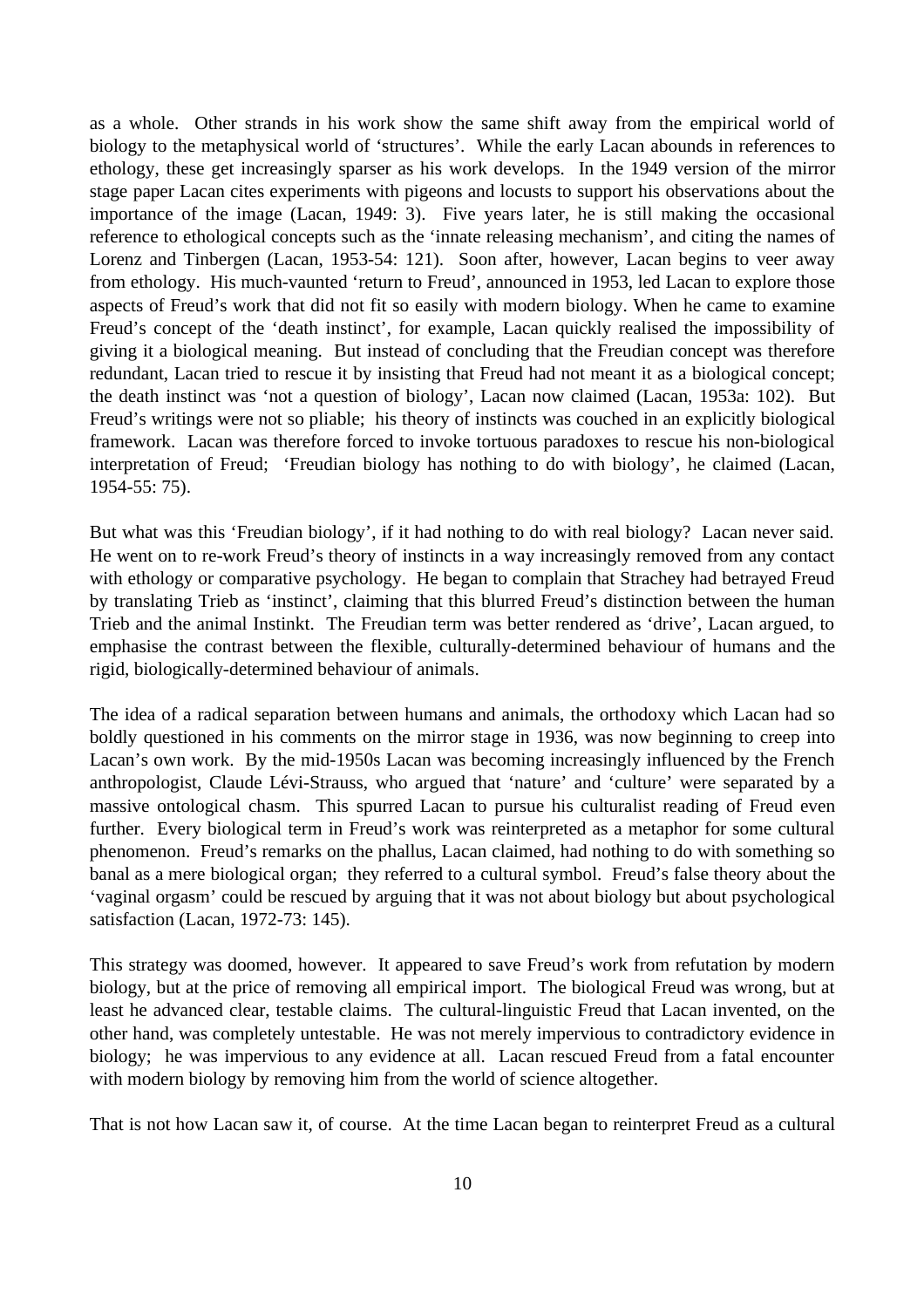theorist, this was not the obviously anti-scientific move that it clearly is today. In the mid-1950s, the work of Lévi-Strauss and other anthropologists held out the promise of a truly autonomous science of culture. These anthropologists saw the developing theory of structural linguistics as providing a non-biological yet equally scientific basis for the study of culture. In line with their emphasis on the distinction between culture and nature, between humans and animals, they divided scientific enquiry into two separate worlds. The natural sciences, including biology, could take their inspiration from physics, but the social sciences would look instead to linguistics for their foundations and methods. The two kinds of science were supposed to be equally scientific, but autonomous and independent.

This view of the social sciences has been called the 'Standard Social Science Model' because it dominated anthropology, sociology and psychology for much of the twentieth century (Tooby and Cosmides, 1992: 23). In the last decade, however, the Standard Social Science Model has begun to fall apart, as it is increasingly replaced by a more integrated view of science. The idea of science as a dual-track activity has been increasingly questioned as researchers begin to recognise the idea for what it is – the last refuge for the shaky creationist notion of a radical gap between humans and other animals. Spurred on by the vision of science as a fundamentally unified activity with a single coherent methodology, contemporary researchers are suspicious of any attempt to isolate psychology from biology. Building on the work of the ethologists, evolutionary psychologists are now constructing a unified science of behaviour based firmly in biological theory. Their work is increasingly influencing research in anthropology, linguistics, cognitive science and economics. The Standard Social Science Model is being replaced by a new 'Integrated Causal Model'.

Seen from the vantage point of this contemporary paradigm-shift, Lacan's intellectual development acquires a tragic pathos. His early ventures into ethology seem tantalisingly prophetic. If Lacan had pursued them further, he might perhaps have been one of the first to question Freud's hegemony and initiate the move to a more biologically-based psychology. Instead, he poured his energy into what would eventually prove to be a historical cul-de-sac – the doomed research program of the Standard Social Science Model.

Lacan's backsliding shows a curious paralell with Freud's own intellectual journey. Freud started out as a biologist. His first publications were papers on anatomy and physiology. He then became interested in neurology, and for a while he sought a way to state psychology in neurological terms. The Project for a Scientific Psychology (1895) was, however, never completed. The fanciful speculations about neuronal connections were impossible to substantiate because there was, at the end of the nineteenth century, no way of looking at the brain at work. Post-mortem analyses were the only way to find out more about the structure of the brain, and these had to rely on very weak microscopes. In the absence of such tools as functional Magnetic Resonance Imaging, which can show patterns of activity as they change second-by-second in the thinking brain, or electron microscopes, which can expose the delicate structure of the synaptic cleft, Freud had no option but to pursue a less neurological approach. After the Project, he moved further and further away from biology, towards in an increasingly cognitive and finally a predominantly cultural perspective. If he had been born a century later, things might have been very different. Freud would have been enthralled by the recent developments in neuroscience. With an MRI scanner at his disposal, he may well have never invented psychoanalysis.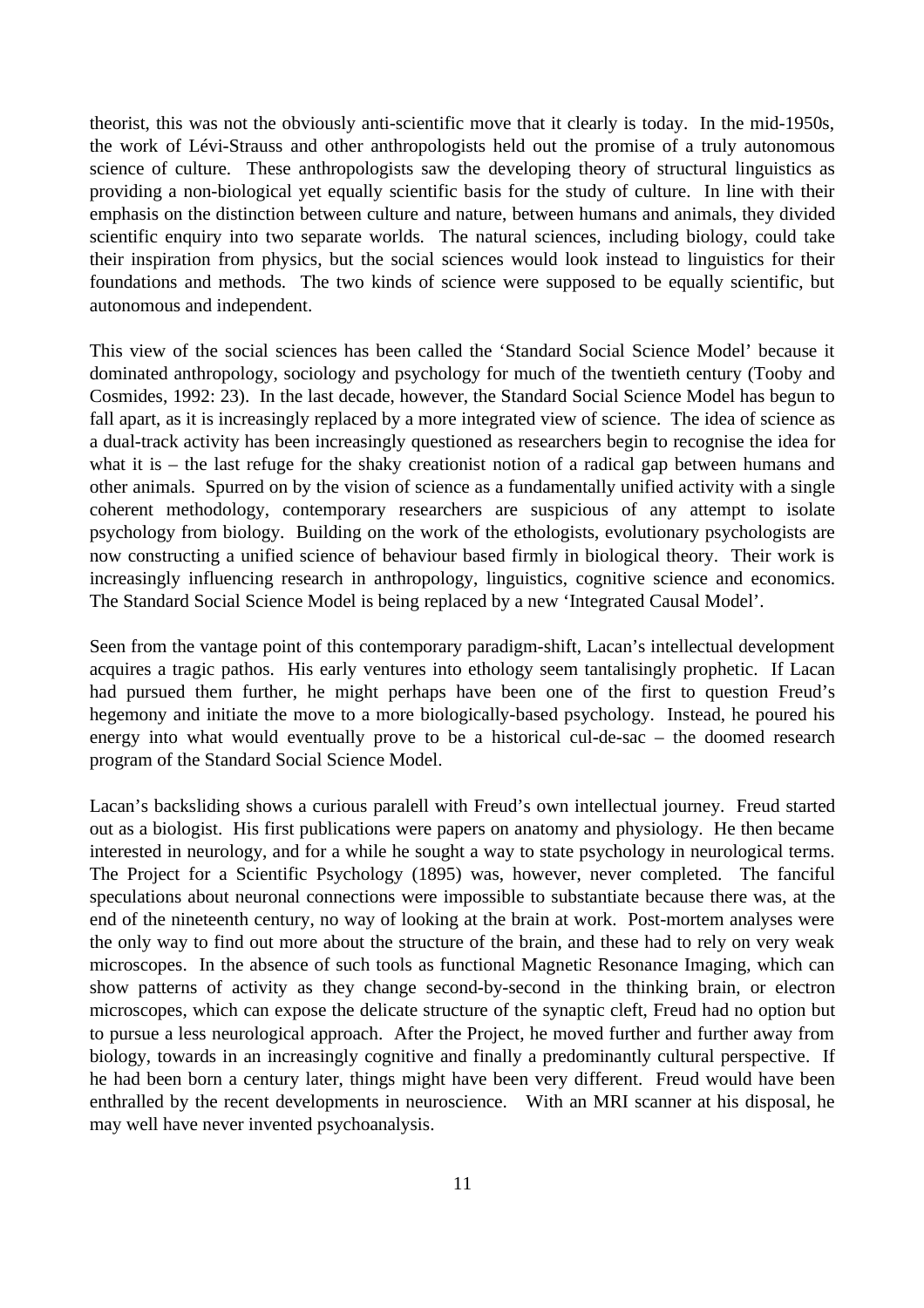### **Lacan and cognitive science**

So much for ethology, then. The other pillar of evolutionary psychology is cognitive science, and Lacan was one of the first psychoanalysts to discuss this discipline too. In the 1950s, Lacan became briefly fascinated by the computational model of the mind which lies at the heart of cognitive science. Today, the idea that the mind is a computer is central to much work in artificial intelligence, linguistics, philosophy, neuroscience and even anthropology, but psychology has been the biggest beneficiary. By providing psychology with a precise language in which testable hypotheses can be clearly formulated, the computational theory of mind has given birth to a new field – cognitive psychology – which is arguably the first truly scientific account of how the mind works.

People have often attempted to understand the mind by comparing it with the latest technology. In the past few hundred years, the mind has been described as a clock, a watch, a telegraph system, and much else. Freud was not immune to this trend. Borrowing heavily from the science of his own time, the nineteenth-century developments in hydraulics, he conceived of the mind as a system of channels and waterways. The waterways could sometimes be blocked, in which case the fluid would soon overflow into another channel. The problem with all these comparisons is that they were little more than interesting metaphors. They did not help very much to advance understanding of the mind because there was no clear way of generating testable predictions from them. In particular, there was no quantitative dimension to these models. The pressure (Drang) of the 'mental water' in Freud's hydraulic model of the mind was, theoretically, a quantitative (or 'economic') phenomenon, but Freud failed to specify a way of measuring it.

All this changed with the 'cognitive revolution'. Comparing the mind to a computer was different from previous technological analogies because the precise language of information-processing allowed testable hypotheses about the mind to be clearly formulated, often in ways amenable to investigation by quantitative methods. Also, there was intuitively much more to motivate the comparison of the mind to a computer than to a clock or an irrigation system. After all, the function of the mind, like that of the computer, is to process information – it is not to tell the time or to distribute water. Unlike earlier comparisons, then, the computational theory of mind could be taken literally; the mind is not just like a computer, it is a computer.

The cognitive revolution swept through psychology in the 1960s, displacing the behaviourist paradigm that had held sway since the 1920s. Its origins, however, lie in the 1950s. If one day had to be singled out as the birthday of cognitive science, it is surely September 11, 1956. It was on that day that three seminal papers were presented at a historic meeting at the Massachusetts Institute of Technology (MIT). Allen Newell and Herbert Simon spoke about a 'logic theory machine', inaugurating the modern discipline of Artificial Intelligence (Newell and Simon, 1956). Noam Chomsky described 'three models for the description of language' in a paper that has been described as marking the birth of modern linguistics (Dennett, 1995: 384; Chomsky, 1956). And George Miller presented a paper about short-term memory that is now recognised as one of the foundational papers of cognitive psychology (Miller, 1956).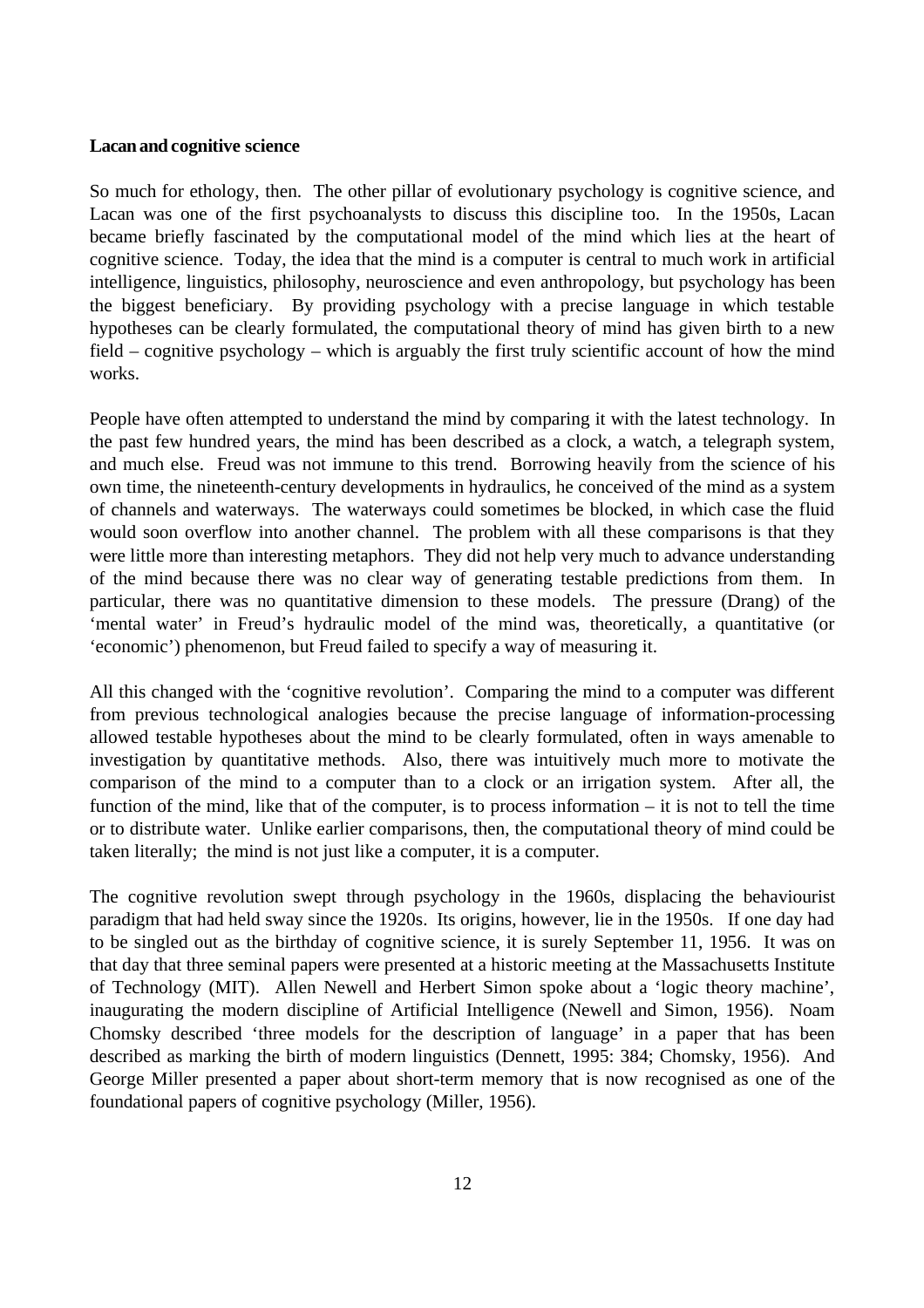Lacan's own interest in the computational model of the mind dates from even earlier. In 1955, a year before the birth of cognitive science, and a decade before the cognitive revolution was in full swing, Lacan gave a lecture to the French Psychoanalytic Society on the subject of 'Psychoanalysis and Cybernetics' (Lacan, 1954-55: 294-308). In this lecture, he explored some basic concepts of computational theory, including binary code and the use of AND and OR gates to compute logical functions. Borrowing from Norbert Wiener, the mathematician who, along with Arturo Rosenbleuth, coined the term 'cybernetics' in 1947, Lacan urged his audience to think of the mind in information-processing terms, and stressed the importance of linguistics in this enterprise.

With hindsight, these remarks seem prophetic indeed. Today, the dominant paradigm in psychology is cognitive. Not only is the mind compared to a computer, but the programs that govern hundreds of specific mental processes have been described in algorithmic detail. And, as Lacan anticipated in 1955, linguistics has played a pivotal role in the cognitive revolution. Chomsky's work, above all, provided the first clear idea of what a whole research program guided by the computational theory of mind would look like.

Yet, as with his early hunches about the importance of ethology, Lacan soon abandoned his interest in cybernetics and computational theory. Perhaps he sensed that the language of informationprocessing did not sit easily with Freud's hydraulic model of the mind. Perhaps he even realised that the digital nature of the former was incompatible with the analogue nature of the latter. Whatever the reason, however, Lacan chose to remain with the old Freudian model rather than pursuing the newer computational one. Once again, with the benefit of hindsight, we see Lacan wandering into a historical dead-end when he could so easily have helped blaze the trail of a future science.

The turnaround is evident in Lacan's later work, where he increasingly turns away from his 1950s emphasis on Saussurian and Jakobsonian linguistics, back towards a hydraulic model of the mind. By the 1970s, Freud's mythical 'mental fluid', the libido, has regained centre stage in Lacan's thought in the guise of the term 'jouissance' (Evans, 1998: 11). But nowhere is Lacan's change of heart more evident than in his remarks after meeting Chomsky at MIT in 1975. According to one account, Lacan was horrified by Chomsky's approach to the study of language. 'If that is science', he commented after his conversation with the great American linguist, 'then I prefer to be a poet!'

What was it that Lacan didn't like about Chomsky's scientific approach? His remark about preferring to be a poet might suggest the clichéd 'Romantic view of the scientist as murderer of beauty' (Dennett, 1995: 386). This certainly seemed to lie behind some of the intense opposition to Chomsky that arose in the foreign language departments of most major American universities in the 1960s. Chomsky's colleagues in the humanites (linguistics was classified as one of the humanities by MIT, where Chomsky worked) condemned his theory of syntax as 'dreadful, philistine scientism, a clanking assault by technocratic vandals on the beautiful, unanalyzable, unformalizable subtleties of language' (Dennett, 1995: 385-6, emphasis in original). But Lacan's opposition to Chomsky must surely have been motivated by a different consideration. After all, Lacan was famous for his decidedly un-romantic view of 'the Subject', for his insistence on formalising the 'algorithm' of the linguistic sign and analysing the 'structures' in the patient's 'discourse'. Lacan claimed to be on the side of science, and desplayed his mechanistic credentials by dismissing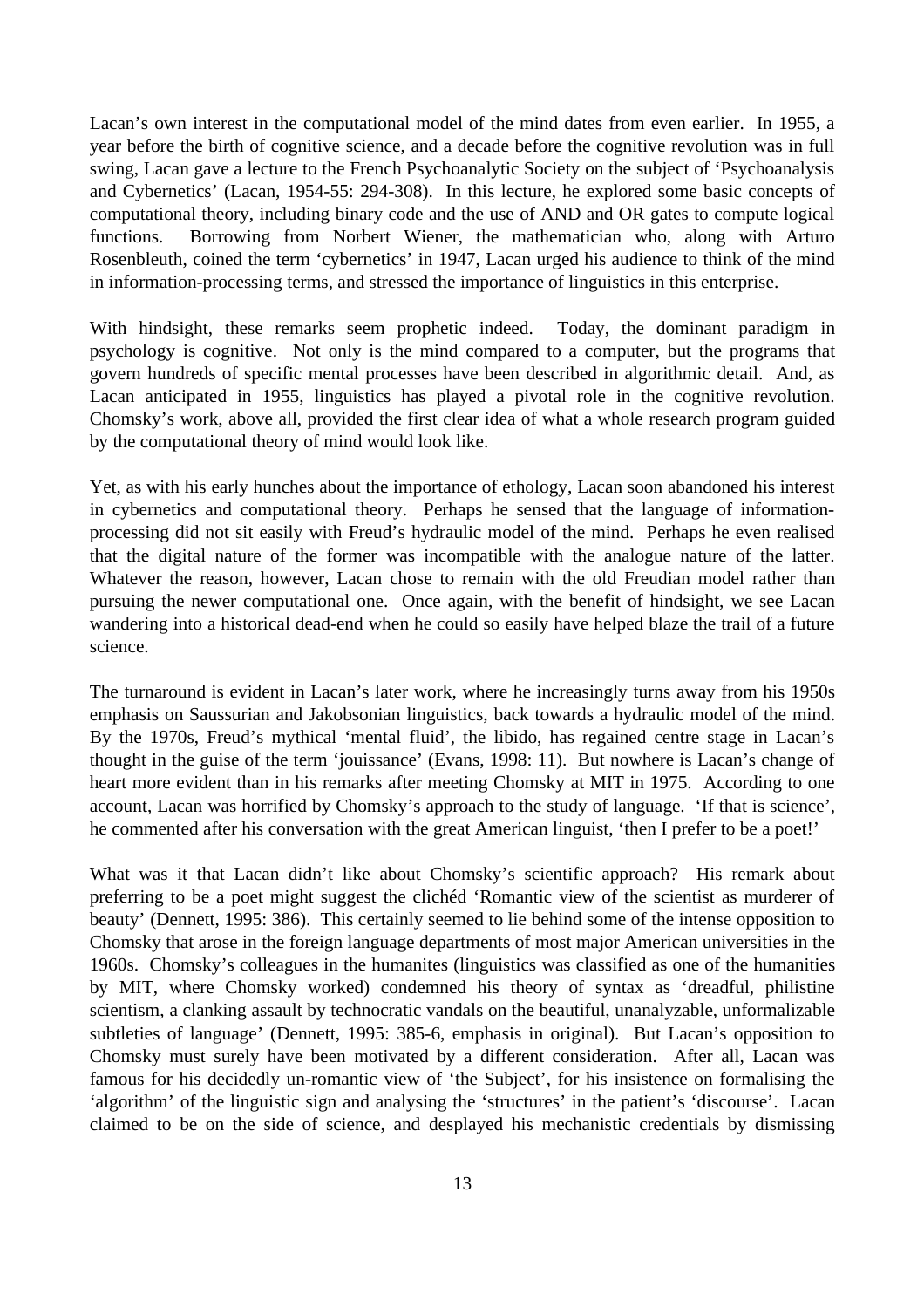humanism as 'a bag of old corpses' (Lacan, 1954-55: 208). Lacan's objection to Chomsky could not possibly be founded on a hackneyed Romantic view of science!

Or could it? Perhaps Lacan's constant remarks about formalising psychoanalysis, and his claims to be on the side of science, were mere lip service. Perhaps Lacan was a closet Romantic all along. This alternative view is not as unlikely as it may first appear. Some of Lacan's earliest publications were for the surrealist journal Minotaure – indeed, his interest in surrealism predates his interest in psychoanalysis. Perhaps Lacan never really abandoned his early surrealist sympathies for surrealism, with its neo-Romantic view of madness as 'convulsive beauty', its celebration of irrationality, and its hostility to the scientist who murders nature by dissecting it.

Some support for this view can be found, paradoxically, in Lacan's attempts to develop a mathematical notation for psychoanalytic theory. His formulae and his diagrams give an initial impression of scientific rigour, at least to a non-scientifically trained eye, but on closer examination it becomes evident that they break even the most elementary rules of mathematics (Sokal & Bricmont, 1998). These equations are supposedly there to give substance to Lacan's avowed desire to formalise psychoanalysis. The fact that they are mathematically meaningless gives the lie to that claim. If Lacan was really concerned with formalising his discipline, he would surely have taken more care to get his maths right. The fact that he didn't suggests that he was more interested in the rhetoric of formalisation than the reality. For Lacan, 'formalisation' and 'mathematisation' were just metaphors, mere sound-bites for his neo-Surrealist techno-poetry. No wonder, then, that when he saw Chomsky engaged in a truly rigorous attempt at genuine formalisation, Lacan backed away in horror.

### **Conclusion**

At the time of my initial encounter with Lacan, in 1992, I knew next to nothing about science. Like all British children, I had been given a smattering of physics, chemistry and biology at school, but this consisted solely of isolated facts and figures, without any overall view. Even worse, my highschool science gave me no understanding of the process of scientific discovery, the dialectic of evidence and argument. I went on to study languages and linguistics at university, but even here the emphasis was just as much on literature as on the scientific study of language. It is hardly surprising, then, that when I came across the ideas of Jacques Lacan, shortly after finishing my first degree, I was unable to spot their serious defects. Now I understand more about how science works, those defects are so crashingly obvious that I sometimes feel ashamed of myself for being so naïve.

Although it is several years now since I studied comparative literature in Buffalo, and I have rather lost touch with the world of literary criticism, I understand that there are still lots of literary scholars in the USA and in Britain who still rely on Lacanian theory in their work. This strikes me as very sad. Perhaps their continuing reliance on Lacan is due to their poor understanding of science, just as mine was. I strongly suspect that if they devoted as much time to acquainting themselves with the principles of scientific discovery, and the discoveries of modern biology and psychology, they would reach similar conclusions to me. They would de-supppose Lacan of the secret knowledge they seem to attribute to him today, and see him for what he really was – sadly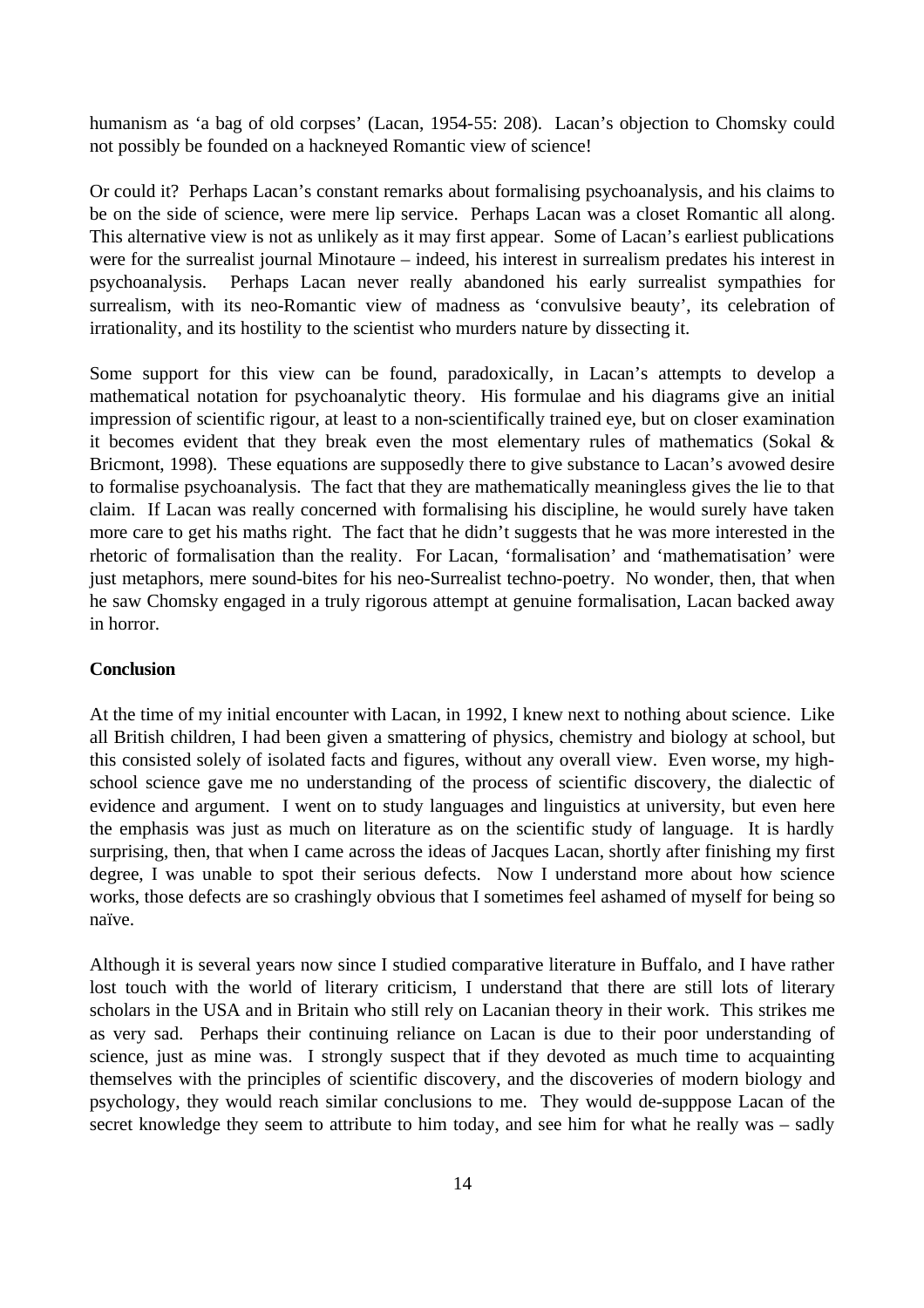mistaken, and perhaps even tragically deluded.

### **References**

Chomsky, N. 1956. Three models for the description of language. IRE Transactions on Information Theory IT-2(3): 13-54.

Dennett, D. 1995. Darwin's Dangerous Idea. New York: Simon & Schuster, London: Penguin.

Evans, D. 1996. An Introductory Dictionary of Lacanian Psychoanalysis. London & New York: Routledge.

Evans, D. 1998. From Kantian ethics to mystical experience: an exploration of jouissance. In Key Concepts of Lacanian Psychoanalysis. Edited by Dany Nobus, 1-28. London: Rebus Press.

Evans, D. 1999. Introducing Evolutionary Psychology. London: Icon, New York: Totem.

Gallup, G. G. 1970. Chimpanzees: self-recognition. Science 167: 4.

Lacan, J. 1949. The mirror stage as formative of the function of the I. In Jacques Lacan, Écrits: A Selection. Translated by Alan Sheridan, 8-29. London: Tavistock, 1977.

Lacan, J. 1953a. The function and field of speech and language in psychoanalysis. In Jacques Lacan, Écrits: A Selection. Translated by Alan Sheridan, 30-113. London: Tavistock, 1977.

Lacan, J. 1953b. Some reflections on the ego. International Journal of Psycho-Analysis. 34: 11-17.

Lacan, J. 1953-54. The Seminar: Book I. Freud's Papers on Technique. 1953-4. Translated by John Forrester, with notes by John Forrester. Cambridge: Cambridge University Press, 1987.

Lacan, J. 1954-55. The Seminar: Book II. The Ego in Freud's Theory and in the Technique of Psychoanalysis. 1954-5. Translated by Sylvana Tomaselli, with notes by John Forrester. Cambridge: Cambridge University Press, 1988.

Lacan, J. 1972-73. Le Séminaire: Livre XX. Encore. 1972-73. Edited by Jacques-Alain Miller. Paris: Seuil, 1975.

Miller, G. 1956. The magical number seven, plus or minus two. Psychological Review. 63: 81-97.

Newell A. and Simon H. 1956. The logic theory machine. IRE Transactions on Information Theory IT-2(3): 61-79.

Sokal, A. and Bricmont, A. 1998. Intellectual Impostures. London: Profile Books.